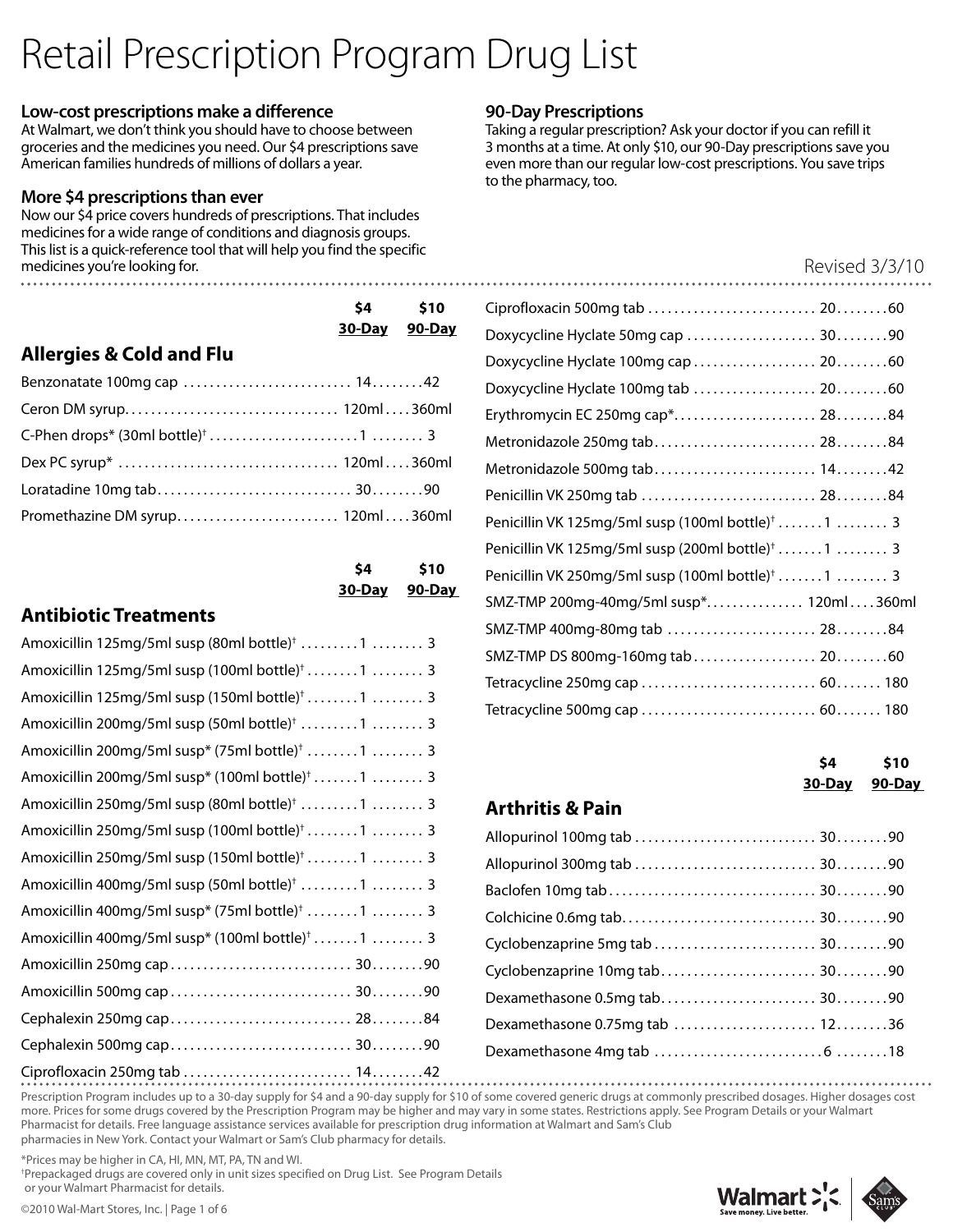# **Arthritis & Pain (continued)**

| Ibuprofen 100mg/5ml susp*  120ml360ml |
|---------------------------------------|
|                                       |
|                                       |
|                                       |
|                                       |
|                                       |
|                                       |
|                                       |
|                                       |
|                                       |

#### **\$4 \$10 30-Day 90-Day**

#### **Asthma**

| Albuterol 2mg/5ml syrup 120ml360ml                                            |  |
|-------------------------------------------------------------------------------|--|
| Albuterol 0.5% nebulizer soln (20ml bottle) <sup>†</sup> 1  3                 |  |
| Albuterol 0.083% nebulizer soln* (25x3ml vials) <sup>+</sup> 1  3             |  |
| Ipratropium 0.02% nebulizer soln* $(25x2.5m1 \text{ vials})^{\dagger}$ . 1  3 |  |

|                    | <b>S4</b><br>30-Day 90-Day | \$10 |
|--------------------|----------------------------|------|
| <b>Cholesterol</b> |                            |      |

|                                | 30-Day 90-Day | $$4$ $$10$ |
|--------------------------------|---------------|------------|
| <b>Diabetes</b>                |               |            |
| Chlorpropamide 100mg tab* 3090 |               |            |
|                                |               |            |
|                                |               |            |
|                                |               |            |
|                                |               |            |
|                                |               |            |

| Glyburide, micronized 3mg tab 3090 |  |
|------------------------------------|--|
| Glyburide, micronized 6mg tab 3090 |  |
|                                    |  |
|                                    |  |
|                                    |  |
|                                    |  |
|                                    |  |

| S4            | \$10          |
|---------------|---------------|
| <b>30-Day</b> | <u>90-Day</u> |

## **Ear Health**

Antipyrine/Benzocaine otic (10ml bottle)<sup>†</sup>............1 ......... 3

|                                                          | <b>S4</b> | \$10<br>30-Day 90-Day |
|----------------------------------------------------------|-----------|-----------------------|
| <b>Fungal Infections</b>                                 |           |                       |
|                                                          |           |                       |
| Nystatin/Triamcin cream (15gm tube) <sup>†</sup> 1  3    |           |                       |
|                                                          |           |                       |
| Nystatin/Triamcin ointment (15gm tube) <sup>†</sup> 1  3 |           |                       |
|                                                          |           |                       |
|                                                          |           |                       |
|                                                          |           |                       |

#### **\$4 \$10 30-Day 90-Day**

## **Gastrointestinal Health**

| Belladonna Alkaloid/PB tab  60 180 |  |
|------------------------------------|--|
|                                    |  |
|                                    |  |
|                                    |  |
|                                    |  |
|                                    |  |
|                                    |  |
| Metoclopramide 10mg tab  60 180    |  |
|                                    |  |

Prescription Program includes up to a 30-day supply for \$4 and a 90-day supply for \$10 of some covered generic drugs at commonly prescribed dosages. Higher dosages cost more. Prices for some drugs covered by the Prescription Program may be higher and may vary in some states. Restrictions apply. See Program Details or your Walmart Pharmacist for details. Free language assistance services available for prescription drug information at Walmart and Sam's Club pharmacies in New York. Contact your Walmart or Sam's Club pharmacy for details.

\*Prices may be higher in CA, HI, MN, MT, PA, TN and WI.

† Prepackaged drugs are covered only in unit sizes specified on Drug List. See Program Details or your Walmart Pharmacist for details.



Revised 3/3/10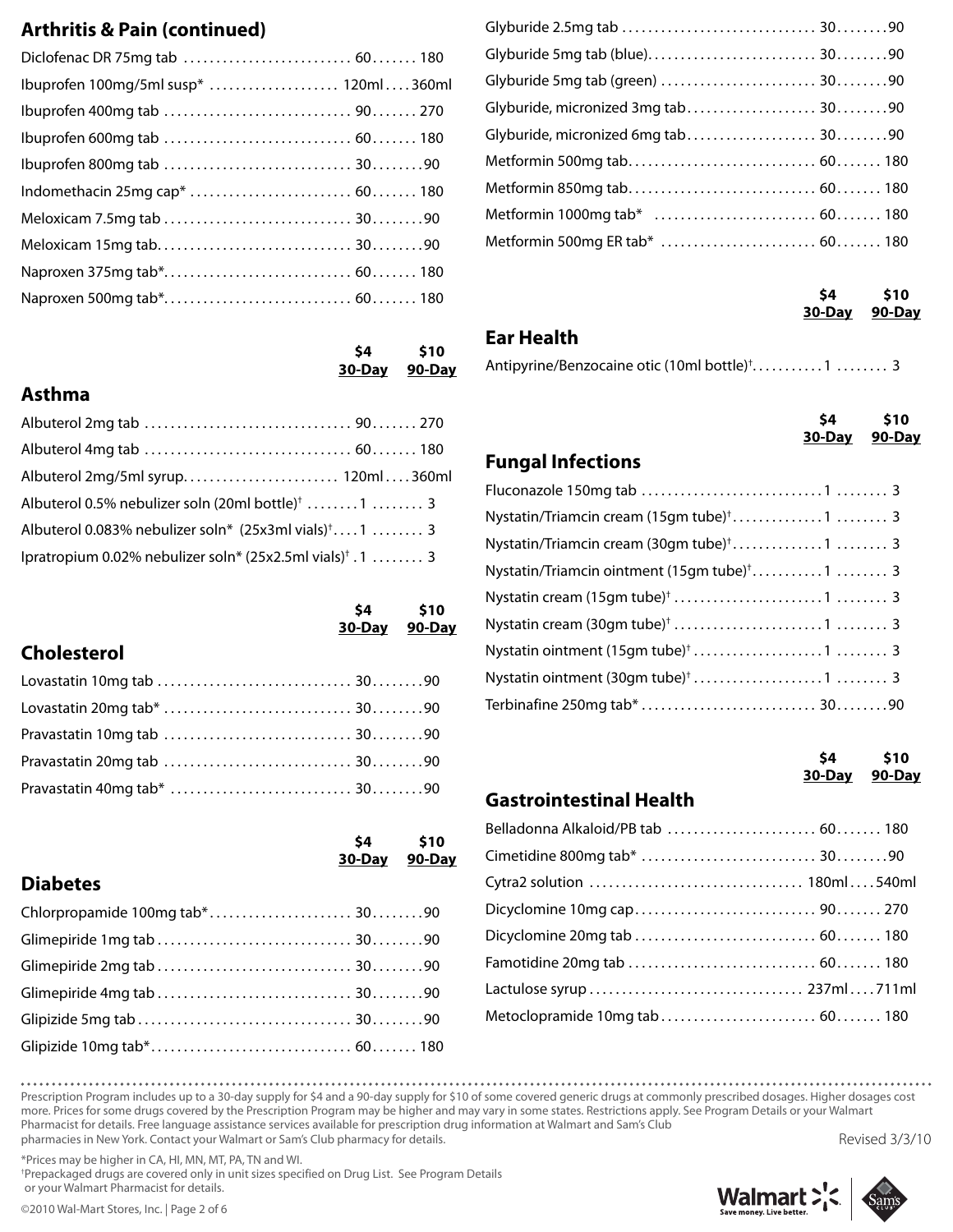# **Gastrointestinal Health (contined)**

**\$4 \$10 30-Day 90-Day**

# **Glaucoma & Eye Care**

| Atropine Sulfate 1% op. soln (5ml bottle) <sup>†</sup> 1  3     |
|-----------------------------------------------------------------|
| Erythromycin op. ointment (3.5qm tube) <sup>+*</sup> 1  3       |
| Gentamicin 0.3% op. soln (5ml bottle) <sup>†</sup> 1  3         |
|                                                                 |
| Neomycin/Polymyxin/Dexamethasone                                |
|                                                                 |
| Neomycin/Polymyxin/Dexamethasone                                |
|                                                                 |
| Pilocarpine 1% op. soln $(15ml bottle)^{\dagger}$ 1  3          |
| Pilocarpine 2% op. soln (15ml bottle) <sup>†</sup> 1  3         |
| Polymyxin Sulfate/TMP op. soln* (10ml bottle) <sup>†</sup> 1  3 |
| Sulfacet Sodium 10% op. soln (15ml bottle) <sup>†</sup> 1  3    |
| Timolol Maleate 0.25% op. soln $(5ml bottle)^{\dagger}$ 1  3    |
|                                                                 |
| Tobramycin 0.3% op. soln $(5ml$ bottle) <sup>†</sup> 1  3       |
|                                                                 |

**\$4 \$10 30-Day 90-Day**

# **Heart Health & Blood Pressure**

| Amiloride-HCTZ 5mg-50mg tab  3090            |  |
|----------------------------------------------|--|
| Atenolol-Chlorthalidone 50mg-25mg tab 3090   |  |
| Atenolol-Chlorthalidone 100mg-25mg tab  3090 |  |
|                                              |  |
|                                              |  |
|                                              |  |
|                                              |  |
|                                              |  |
|                                              |  |
|                                              |  |
| Bisoprolol-HCTZ 2.5mg-6.25mg tab 3090        |  |
|                                              |  |

| Bisoprolol-HCTZ 5mg-6.25mg tab  3090      |  |
|-------------------------------------------|--|
| Bisoprolol-HCTZ 10mg-6.25mg tab  3090     |  |
|                                           |  |
|                                           |  |
|                                           |  |
|                                           |  |
|                                           |  |
|                                           |  |
| Carvedilol 3.125mg tab  60 180            |  |
|                                           |  |
|                                           |  |
|                                           |  |
|                                           |  |
|                                           |  |
|                                           |  |
|                                           |  |
|                                           |  |
|                                           |  |
|                                           |  |
|                                           |  |
|                                           |  |
|                                           |  |
|                                           |  |
|                                           |  |
|                                           |  |
|                                           |  |
| Enalapril-HCTZ 5mg-12.5mg tab 3090        |  |
|                                           |  |
|                                           |  |
|                                           |  |
|                                           |  |
|                                           |  |
|                                           |  |
|                                           |  |
|                                           |  |
|                                           |  |
|                                           |  |
| Hydrochlorothiazide(HCTZ)12.5mg cap* 3090 |  |
| Hydrochlorothiazide (HCTZ) 25mg tab 3090  |  |
| Hydrochlorothiazide (HCTZ) 50mg tab 3090  |  |

Prescription Program includes up to a 30-day supply for \$4 and a 90-day supply for \$10 of some covered generic drugs at commonly prescribed dosages. Higher dosages cost more. Prices for some drugs covered by the Prescription Program may be higher and may vary in some states. Restrictions apply. See Program Details or your Walmart Pharmacist for details. Free language assistance services available for prescription drug information at Walmart and Sam's Club pharmacies in New York. Contact your Walmart or Sam's Club pharmacy for details. Revised 3/3/10

\*Prices may be higher in CA, HI, MN, MT, PA, TN and WI.

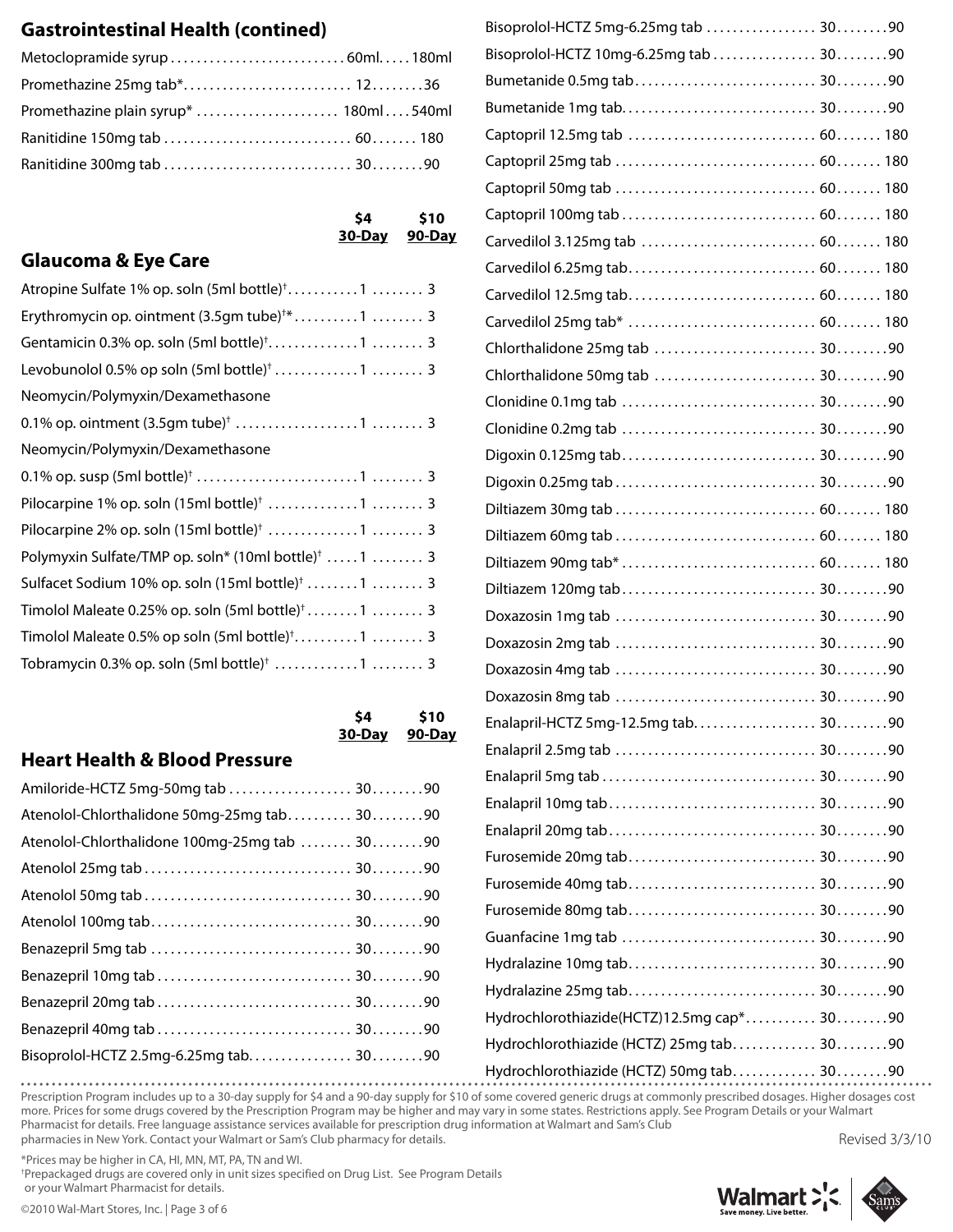# **Heart Health & Blood Pressure (continued)**

| Isosorbide Mononitrate 30mg ER tab  3090 |  |
|------------------------------------------|--|
| Isosorbide Mononitrate 60mg ER tab  3090 |  |
| Lisinopril-HCTZ 10mg-12.5mg tab 3090     |  |
| Lisinopril-HCTZ 20mg-12.5mg tab* 3090    |  |
| Lisinopril-HCTZ 20mg-25mg tab* 3090      |  |
|                                          |  |
|                                          |  |
|                                          |  |
|                                          |  |
| Methyldopa 250mg tab*  60 180            |  |
|                                          |  |
| Metoprolol Tartrate 25mg tab  60 180     |  |
| Metoprolol Tartrate 50mg tab  60 180     |  |
|                                          |  |
|                                          |  |
|                                          |  |
|                                          |  |
|                                          |  |
|                                          |  |
|                                          |  |
|                                          |  |
|                                          |  |
|                                          |  |
|                                          |  |
|                                          |  |
|                                          |  |
| Spironolactone 25mg tab*  3090           |  |
|                                          |  |
|                                          |  |
|                                          |  |
|                                          |  |
| Triamterene-HCTZ 37.5mg-25mg cap 3090    |  |
| Triamterene-HCTZ 37.5mg-25mg tab  3090   |  |
| Triamterene-HCTZ 75mg-50mg tab 3090      |  |
|                                          |  |
|                                          |  |
|                                          |  |

**\$4 \$10 30-Day 90-Day**

## **Mental Health**

| Carbamazepine 200mg tab* 60 180      |  |
|--------------------------------------|--|
|                                      |  |
|                                      |  |
|                                      |  |
|                                      |  |
|                                      |  |
|                                      |  |
|                                      |  |
|                                      |  |
|                                      |  |
|                                      |  |
|                                      |  |
|                                      |  |
|                                      |  |
|                                      |  |
|                                      |  |
|                                      |  |
| Lithium Carbonate 300mg cap*  90 270 |  |
|                                      |  |

Prescription Program includes up to a 30-day supply for \$4 and a 90-day supply for \$10 of some covered generic drugs at commonly prescribed dosages. Higher dosages cost more. Prices for some drugs covered by the Prescription Program may be higher and may vary in some states. Restrictions apply. See Program Details or your Walmart Pharmacist for details. Free language assistance services available for prescription drug information at Walmart and Sam's Club pharmacies in New York. Contact your Walmart or Sam's Club pharmacy for details.

\*Prices may be higher in CA, HI, MN, MT, PA, TN and WI.

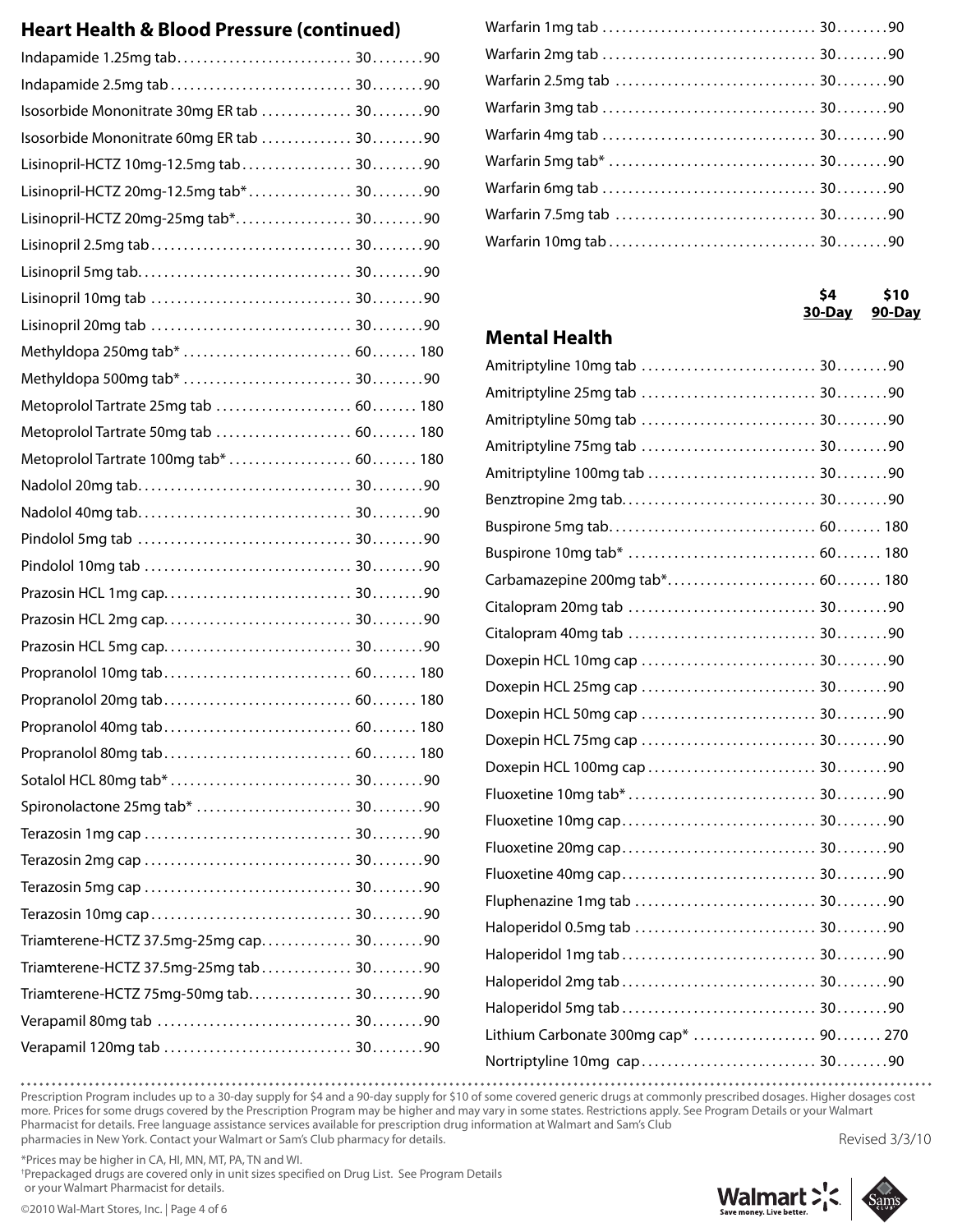# **Mental Health (continued)**

**\$4 \$10 30-Day 90-Day**

# **Skin Conditions**

| Betamethasone Dipropionate 0.05% cream                          | 30-Day<br>90-Day                                                  |
|-----------------------------------------------------------------|-------------------------------------------------------------------|
|                                                                 | <b>Viruses</b>                                                    |
| Betamethasone Dipropionate 0.05% cream                          |                                                                   |
|                                                                 | \$10<br>\$4                                                       |
| Betamethasone Valerate 0.1% cream (15gm tube) <sup>†</sup> 1  3 | 30-Day<br>90-Day                                                  |
| Betamethasone Val. 0.1% cream (45gm tube) <sup>+</sup> 1  3     | <b>Vitamins &amp; Nutritional Health</b>                          |
| Betamethasone Val. 0.1% ointment (15gm tube) <sup>†</sup> 1  3  |                                                                   |
| Betamethasone Val. 0.1% ointment (45qm tube) <sup>†</sup> 1  3  |                                                                   |
| Fluocinolone Acet. 0.01% soln (60ml bottle) <sup>†</sup> 1  3   |                                                                   |
|                                                                 |                                                                   |
| Fluocinonide 0.05% cream (30gm tube) <sup>†</sup> 1  3          |                                                                   |
| Gentamicin 0.1% cream (15gm tube) <sup>+</sup> 1  3             | Magnesium Oxide 400mg tab  3090                                   |
| Gentamicin 0.1% ointment (15gm tube) <sup>†</sup> 1  3          |                                                                   |
| Hydrocortisone 1% cream (28.35-30g tube) <sup>†</sup> 1  3      | Potassium Chloride 10% liquid  473ml 1419ml                       |
| Hydrocortisone 2.5% cream (30gm tube) <sup>†</sup> 1  3         | Sodium Fluoride .25mg chewable (120ct bottle) <sup>+*</sup> 1 N/A |
| Selenium Sulfide 2.5% lotion* $(120ml bottle)^{\dagger}$ 1  3   |                                                                   |
| Silver Sulfadiazine 1% cream* (50gm tube) <sup>†</sup> 1  3     | \$10<br>\$4                                                       |
| Triamcinolone 0.025% cream (15gm tube) <sup>+</sup> 1  3        | 30-Day<br>90-Day                                                  |
| Triamcinolone 0.025% cream (80gm tube) <sup>†</sup> 1  3        | <b>Women's Health</b>                                             |
| Triamcinolone 0.1% cream $(15gm \, tube)^{\dagger}$ 1  3        |                                                                   |
|                                                                 |                                                                   |
| Triamcinolone 0.1% ointment (15gm tube) <sup>+</sup> 1  3       |                                                                   |
| Triamcinolone 0.1% ointment (80gm tube) <sup>†</sup> 1  3       |                                                                   |
| Triamcinolone 0.5% cream (15gm tube) <sup>†</sup> 1  3          |                                                                   |
|                                                                 |                                                                   |

**\$4 \$10 30-Day 90-Day**

**Thyroid Conditions**

| Levothyroxine 112mcg tab  3090  |  |
|---------------------------------|--|
| Levothyroxine 125mcg tab  3090  |  |
| Levothyroxine 137mcg tab  3090  |  |
| Levothyroxine 150mcg tab  3090  |  |
| Levothyroxine 175mcg tab*  3090 |  |
| Levothyroxine 200mcg tab* 3090  |  |

|                                                                   | \$4                        | \$10<br>30-Day 90-Day |
|-------------------------------------------------------------------|----------------------------|-----------------------|
| <b>Viruses</b>                                                    |                            |                       |
|                                                                   |                            |                       |
|                                                                   | <b>S4</b><br>30-Day 90-Day | \$10                  |
| <b>Vitamins &amp; Nutritional Health</b>                          |                            |                       |
|                                                                   |                            |                       |
|                                                                   |                            |                       |
|                                                                   |                            |                       |
|                                                                   |                            |                       |
|                                                                   |                            |                       |
| Magnesium Oxide 400mg tab  3090                                   |                            |                       |
|                                                                   |                            |                       |
| Potassium Chloride 10% liquid  473ml 1419ml                       |                            |                       |
| Sodium Fluoride .25mg chewable (120ct bottle) <sup>+*</sup> 1 N/A |                            |                       |

|                       | 30-Day 90-Day | $$4$ \$10 |
|-----------------------|---------------|-----------|
| <b>Women's Health</b> |               |           |
|                       |               |           |
|                       |               |           |
|                       |               |           |
|                       |               |           |
|                       |               |           |

Prescription Program includes up to a 30-day supply for \$4 and a 90-day supply for \$10 of some covered generic drugs at commonly prescribed dosages. Higher dosages cost more. Prices for some drugs covered by the Prescription Program may be higher and may vary in some states. Restrictions apply. See Program Details or your Walmart Pharmacist for details. Free language assistance services available for prescription drug information at Walmart and Sam's Club pharmacies in New York. Contact your Walmart or Sam's Club pharmacy for details. Revised 3/3/10

\*Prices may be higher in CA, HI, MN, MT, PA, TN and WI.